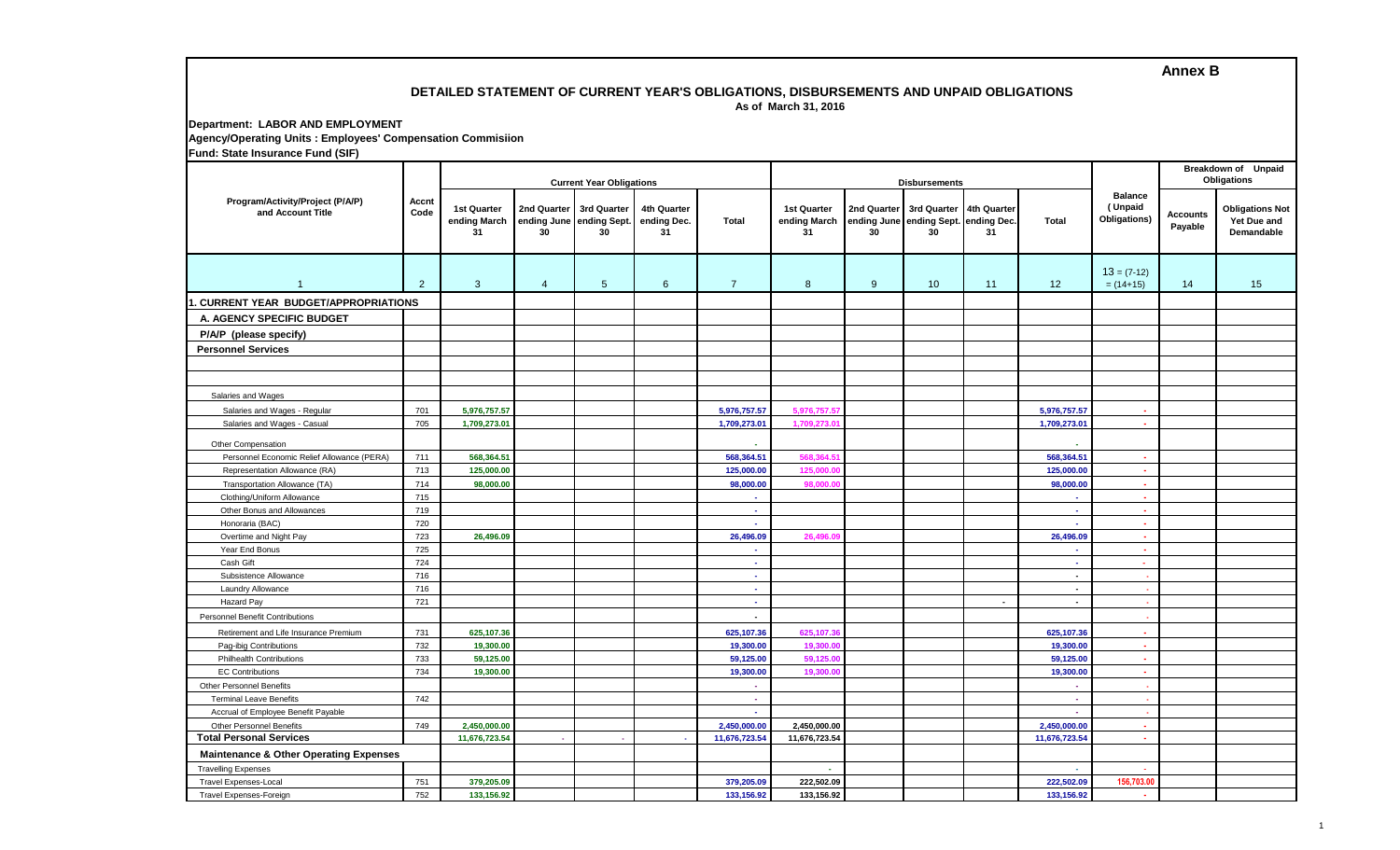### **Annex B**

#### **DETAILED STATEMENT OF CURRENT YEAR'S OBLIGATIONS, DISBURSEMENTS AND UNPAID OBLIGATIONS As of March 31, 2016**

**Department: LABOR AND EMPLOYMENT Agency/Operating Units : Employees' Compensation Commisiion**

**Fund: State Insurance Fund (SIF)** 1 2 3 4 5 6 7 8 9 10 11 12  $13 = (7-12)$  $= (14+15)$  14 15 **2nd Quarter ending June ending Sept. ending Dec. 30 3rd Quarter 30 Program/Activity/Project (P/A/P) and Account Title Accnt Code Current Year Obligations Current Year Obligations According to the Current Objects of Disbursements Balance ( Unpaid Obligations) Total Accounts Breakdown of Unpaid Obligations 4th Quarter 31 Payable Obligations Not Yet Due and Demandable 3rd Quarter ending Sept. ending June 30 4th Quarter ending Dec. 31 Total 1st Quarter ending March 31 1st Quarter ending March 31 2nd Quarter 30 -** Training Expenses Training Expenses (Including MOA, Contract, CA) 753 **703,015.76 703,015.76 462,169.26 462,169.26 240,846.50 -** Office Supplies Expenses 258,025.92 258,025.92 **258,025.92 258,025.92** 73,197.25 73,197.25 73,197.25 73,197.25 Other Office Supplies Expenses - IT (PS) 765 262,508.96 262,508.96 262,508.96 262,508.96 **254,438.9** 262,508.96 **254,438.9**  Fuel, Oil and Lubricants Expenses Fuel, Oil and Lubricants Expenses 761 **94,888.90 94,888.90 44,888.90 44,888.90 50,000.00** Textbooks and Instructional Materials Textbooks and Instructional Materials 763 **600.00 600.00 600.00 600.00 - - -** Water Expenses 766 **121,822.23 121,822.23 73,837.50 73,837.50 47,984.73** Electricity Expenses 767 **598,243.40 598,243.40 293,342.48 293,342.48 304,900.92 - -** Postage and Deliveries (Philippine Postal) 771 **53,113.95 53,113.95 53,113.95 53,113.95 -** Telephone Expenses-Landline (Main and REUs) 772 **280,107.24 280,107.24 280,107.24 280,107.24 -** Telephone Expenses-Mobile (Main and REUs) 773 **100,635.69 100,635.69 76,335.33 76,335.33 24,300.36** Internet Subscription Expenses 774 **79,800.00 79,800.00 79,800.00 79,800.00 -** Cable, Sattelite & Telegraph & Radio Expenses 775 **- -** Membership Dues and Contribution to Organization 778 **100,000.00 100,000.00 100,000.00 100,000.00 -** Confidential, Intelligence and Extraordinary Expenses Extraordinary Expenses 883 **15,470.35 15,470.35 15,470.35 15,470.35 -** Professional Services **- - -** Legal Services 791 **30,000.00 30,000.00 30,000.00 30,000.00 -** Auditing Services 792 **- - -** Other Professional Services 799 **781,453.39 781,453.39 341,518.25 341,518.25 439,935.14** General Services **- - -** General Services (SPES Program) 795 **- - -** Janitorial Services 796 **344,628.52 344,628.52 344,628.52 344,628.52 -** Security Services 797 **730,022.60 730,022.60 730,022.60 730,022.60 -** Repairs and Maintenance **- - -** Repairs and Maintenance - Buildings & Other Structures Repairs and Maintenance - Buildings and Other Structures 811 **110,003.83 110,003.83 95,008.83 95,008.83 14,995.00** Repairs and Maintenance - Office Equipment 821 18,781.00 18,781.00 18,781.00 18,781.00 18,781.00 18,781.00 18,781.00 Repairs and Maintenance - Office Furnitures 822 10,135.00 10,135.00 10,135.00 10,135.00 10,135.00 10,135.00 10,135.00 10,135.00 10,135.00 10,135.00 10,135.00 10,135.00 10,135.00 10,135.00 10,135.00 10,135.00 10,135.00 10,1 Repairs and Maintenance - IT Equipment **Repairs and Fixture 2023** 125,064.90 125,064.90 125,064.90 30,419.99 30,419.99 30,419.99 30,419.99 30,419.99 Repairs and Maintenance - Motor Vehicle 841 **69,053.05 69,053.05 69,053.05 60,785.68 60,785.68 8,267.37** 878 **10,000.00 10,000.00 10,000.00 10,000.00 -** Miscellaneous Expenses 884 **11,450.00 11,450.00 8,224.00 8,224.00 3,226.00** Taxes, Insurance Premiums and Other Fees 891 Fidelity Bond Premiums Fidelity Bond Premiums 892 **8,317.90 8,317.90 7,067.81 7,067.81 1,250.09** Insurance Expenses 893 18,890.35 18,890.35 18,890.35 18,890.35 - Training and Scholarship Expenses Supplies and Materials Expenses Utility Expenses Communication Expenses Donation